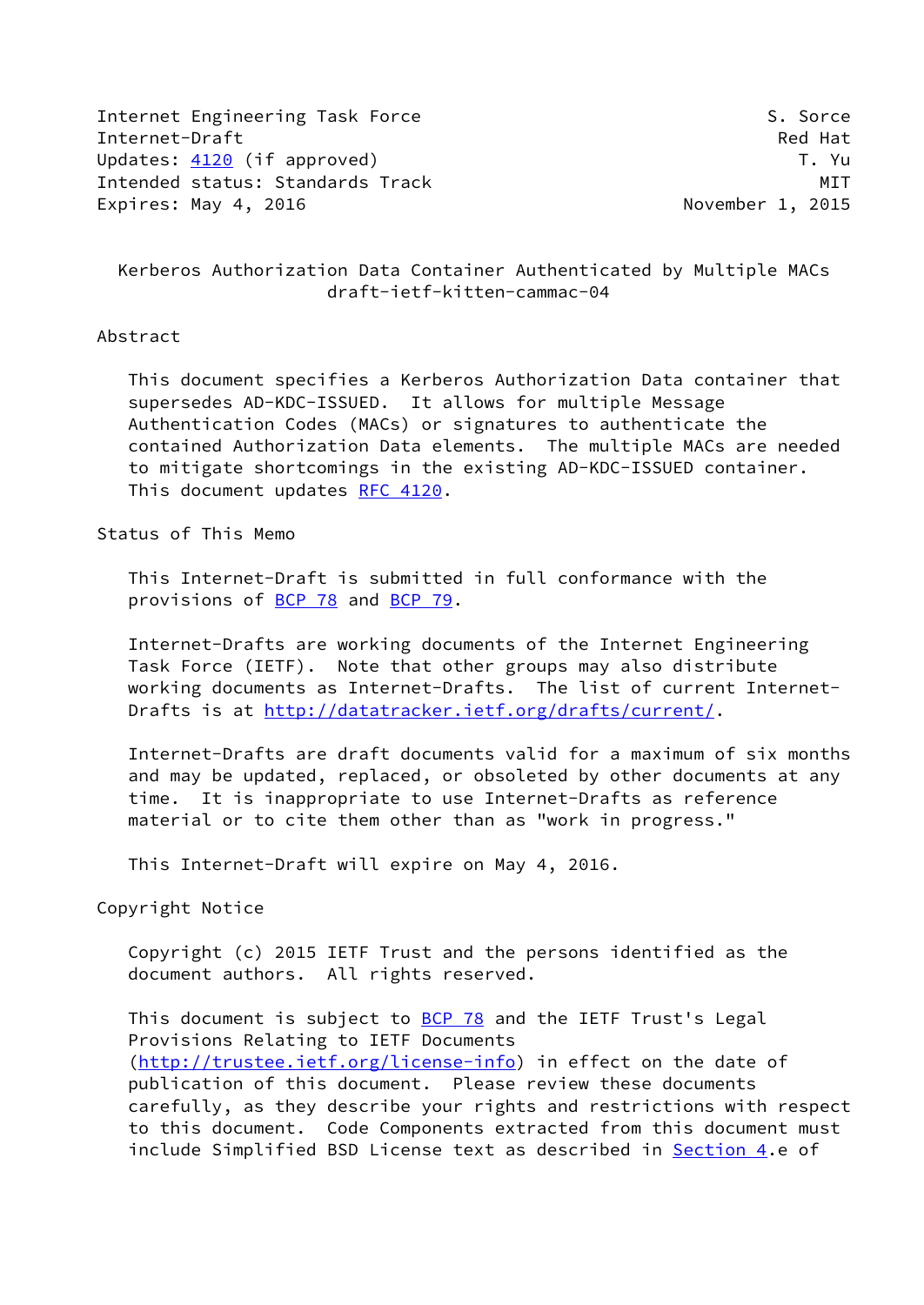# <span id="page-1-1"></span>Internet-Draft Container Authenticated by Multiple MACs November 2015

 the Trust Legal Provisions and are provided without warranty as described in the Simplified BSD License.

# Table of Contents

|    |                              | $\overline{\phantom{0}}$ 2 |
|----|------------------------------|----------------------------|
|    |                              |                            |
| 3. |                              | $\overline{\phantom{0}}^2$ |
| 4. |                              | $\overline{4}$             |
|    |                              | 6                          |
| 6. |                              | 6                          |
|    |                              | 6                          |
|    |                              | 6                          |
| 9. |                              |                            |
|    |                              |                            |
|    | 10.1. Normative References   | <u>g</u>                   |
|    | 10.2. Informative References | <u>g</u>                   |
|    |                              | <u> ୨</u>                  |
|    |                              |                            |

#### <span id="page-1-0"></span>[1](#page-1-0). Introduction

 This document specifies a new Authorization Data container for Kerberos, called the CAMMAC (Container Authenticated by Multiple MACs). The ASN.1 type implementing the CAMMAC concept is the AD- CAMMAC, which supersedes the AD-KDC-ISSUED Authorization Data type specified in [\[RFC4120](https://datatracker.ietf.org/doc/pdf/rfc4120)]. This new container allows both the receiving application service and the Key Distribution Center (KDC) itself to verify the authenticity of the contained authorization data. The AD- CAMMAC container can also include additional verifiers that "trusted services" can use to verify the contained authorization data.

<span id="page-1-2"></span>[2](#page-1-2). Requirements Language

 The key words "MUST", "MUST NOT", "REQUIRED", "SHALL", "SHALL NOT", "SHOULD", "SHOULD NOT", "RECOMMENDED", "MAY", and "OPTIONAL" in this document are to be interpreted as described in [RFC 2119 \[RFC2119](https://datatracker.ietf.org/doc/pdf/rfc2119)].

<span id="page-1-3"></span>[3](#page-1-3). Motivations

 The Kerberos protocol allows clients to submit arbitrary authorization data for a KDC to insert into a Kerberos ticket. These client-requested authorization data allow the client to express authorization restrictions that the application service will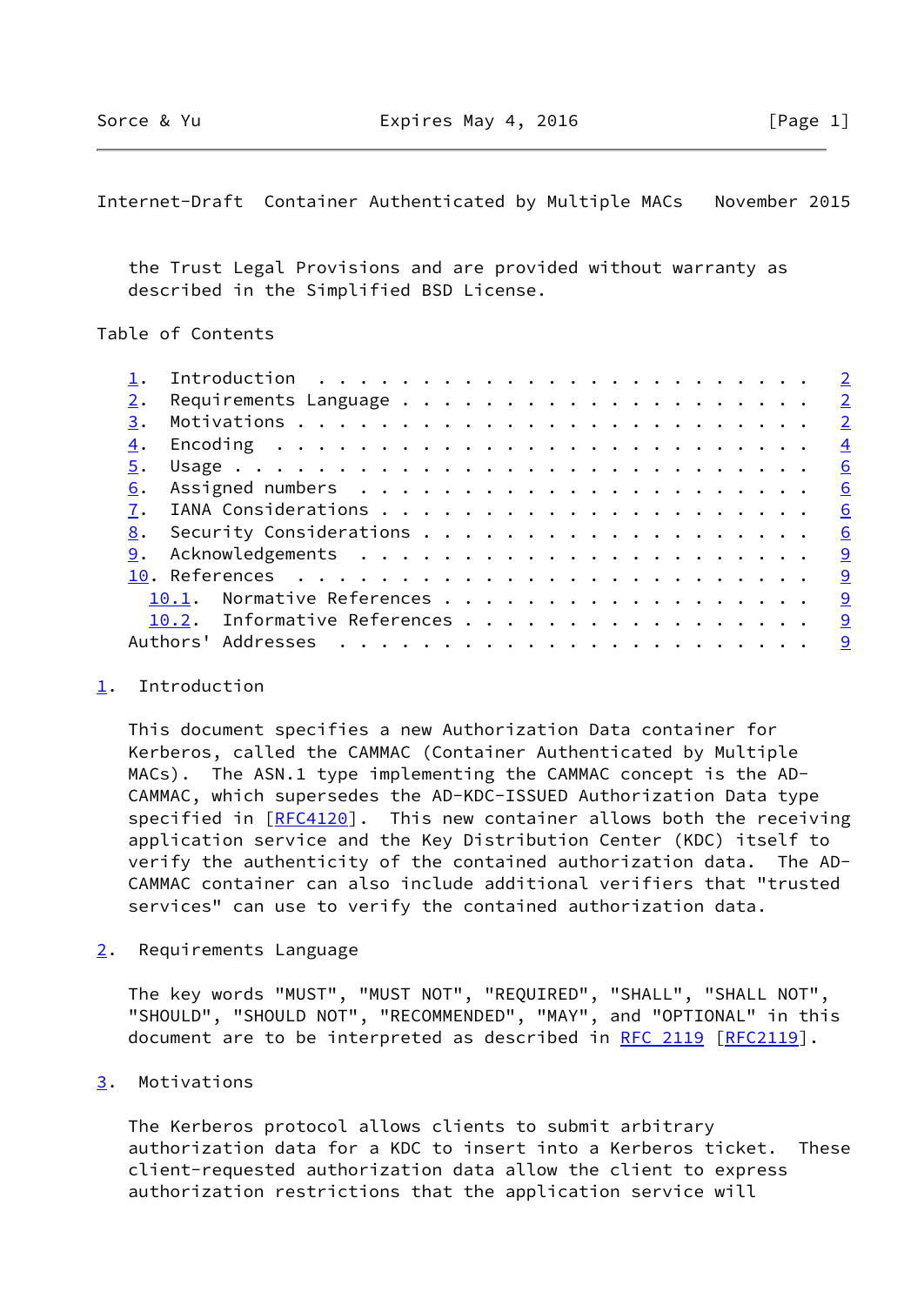interpret. With few exceptions, the KDC can safely copy these client-requested authorization data to the issued ticket without necessarily inspecting, interpreting, or filtering their contents.

Sorce & Yu **Expires May 4, 2016** [Page 2]

Internet-Draft Container Authenticated by Multiple MACs November 2015

 The AD-KDC-ISSUED authorization data container specified in [RFC 4120](https://datatracker.ietf.org/doc/pdf/rfc4120) [\[RFC4120](https://datatracker.ietf.org/doc/pdf/rfc4120)] is a means for KDCs to include positive or permissive (rather than restrictive) authorization data in service tickets in a way that the service named in a ticket can verify that the KDC has issued the contained authorization data. This capability takes advantage of a shared symmetric key between the KDC and the service to assure the service that the KDC did not merely copy client requested authorization data to the ticket without inspecting them.

 The AD-KDC-ISSUED container works well for situations where the flow of authorization data is from the KDC to the service. However, protocol extensions such as Constrained Delegation (S4U2Proxy [\[MS-SFU](#page-9-5)]) require that a service present to the KDC a service ticket that the KDC previously issued, as evidence that the service is authorized to impersonate the client principal named in that ticket. In the S4U2Proxy extension, the KDC uses the evidence ticket as the basis for issuing a derivative ticket that the service can then use to impersonate the client. The authorization data contained within the evidence ticket constitute a flow of authorization data from the application service to the KDC. The properties of the AD-KDC-ISSUED container are insufficient for this use case because the service knows the symmetric key for the checksum in the AD-KDC-ISSUED container. Therefore, the KDC has no way to detect whether the service has tampered with the contents of the AD-KDC-ISSUED container within the evidence ticket.

 The new AD-CAMMAC authorization data container specified in this document improves upon AD-KDC-ISSUED by including additional verifier elements. The svc-verifier (service verifier) element of the AD- CAMMAC has the same functional and security properties as the ad checksum element of AD-KDC-ISSUED; the svc-verifier allows the service to verify the integrity of the AD-CAMMAC contents as it already could with the AD-KDC-ISSUED container. The kdc-verifier and other-verifiers elements are new to AD-CAMMAC and provide its enhanced capabilities.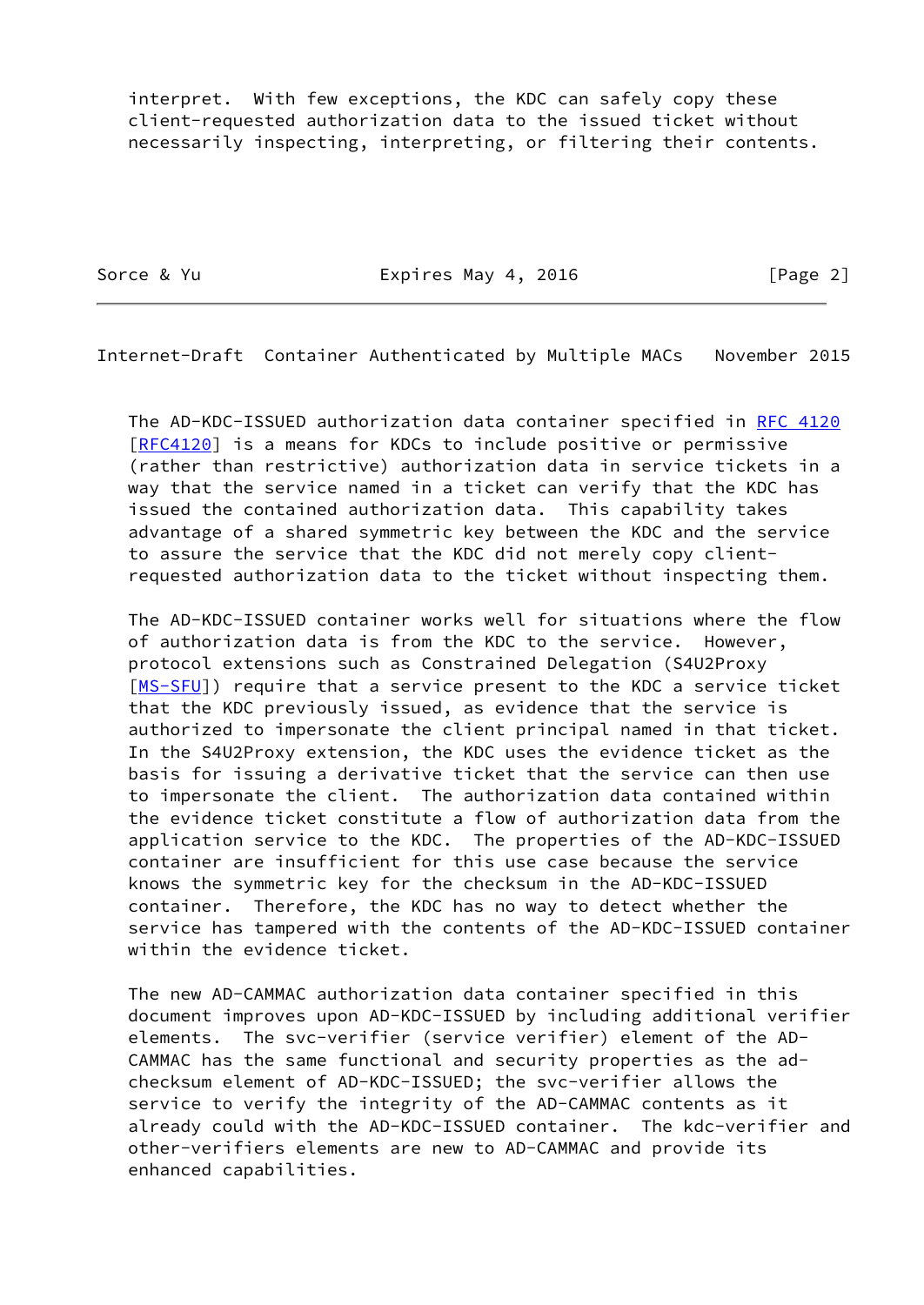The kdc-verifier element of the AD-CAMMAC container allows a KDC to verify the integrity of authorization data that it previously inserted into a ticket, by using a key that only the KDC knows. The KDC thus avoids recomputing all of the authorization data for the issued ticket; this recomputation might not always be possible when that data includes ephemeral information such as the strength or type of authentication method used to obtain the original ticket.

 The verifiers in the other-verifiers element of the AD-CAMMAC container are not required, but can be useful when a lesser privileged service receives a ticket from a client and needs to extract the AD-CAMMAC to demonstrate to a higher-privileged "trusted

| Expires May 4, 2016<br>Sorce & Yu | [Page 3] |
|-----------------------------------|----------|
|-----------------------------------|----------|

<span id="page-3-1"></span>Internet-Draft Container Authenticated by Multiple MACs November 2015

 service" on the same host that it is legitimately acting on behalf of that client. The trusted service can use a verifier in the other verifiers element to validate the contents of the AD-CAMMAC without further communication with the KDC.

# <span id="page-3-0"></span>[4](#page-3-0). Encoding

The Kerberos protocol is defined in [\[RFC4120](https://datatracker.ietf.org/doc/pdf/rfc4120)] using Abstract Syntax Notation One (ASN.1)  $[X.680]$  and using the ASN.1 Distinguished Encoding Rules (DER)  $[X.690]$ . For consistency, this specification also uses ASN.1 for specifying the layout of AD-CAMMAC. The ad-data of the AD-CAMMAC authorization data element is the ASN.1 DER encoding of the AD-CAMMAC ASN.1 type specified below.

```
 KerberosV5CAMMAC {
        iso(1) identified-organization(3) dod(6) internet(1)
       security(5) kerberosV5(2) modules(4) cammac(7)
} DEFINITIONS EXPLICIT TAGS ::= BEGIN
```
#### IMPORTS

 AuthorizationData, PrincipalName, Checksum, UInt32, Int32 FROM KerberosV5Spec2 { iso(1) identified-organization(3) dod(6) internet(1) security(5) kerberosV5(2) modules(4) krb5spec2(2) }; -- as defined in [RFC 4120](https://datatracker.ietf.org/doc/pdf/rfc4120).

| AD-CAMMAC    | $\mathbf{::} = \mathsf{SEQUENCE}$ { |
|--------------|-------------------------------------|
| elements     | [0] AuthorizationData,              |
| kdc-verifier | [1] Verifier-MAC OPTIONAL,          |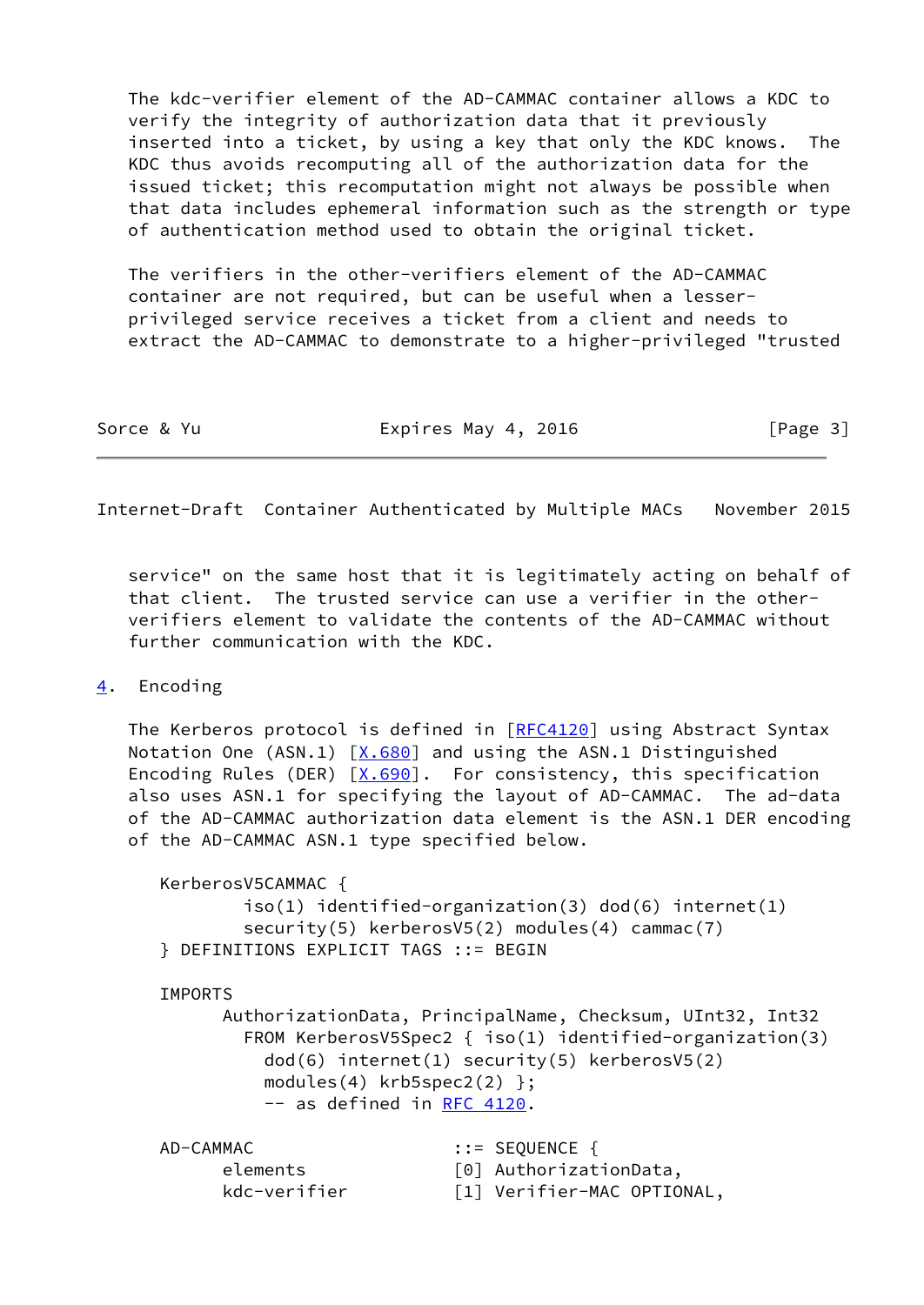```
svc-verifier [2] Verifier-MAC OPTIONAL,
    other-verifiers [3] SEQUENCE (SIZE (1..MAX))
                          OF Verifier OPTIONAL
}
Verifier ::= CHOICE {
     mac Verifier-MAC,
     ...
}
Verifier-MAC ::= SEQUENCE {
    identifier [0] PrincipalName OPTIONAL,
    kvno [1] UInt32 OPTIONAL,
     enctype [2] Int32 OPTIONAL,
    mac [3] Checksum
}
END
```

| [Page 4]<br>Expires May 4, 2016<br>Sorce & Yu |
|-----------------------------------------------|
|-----------------------------------------------|

Internet-Draft Container Authenticated by Multiple MACs November 2015

elements:

 A sequence of authorization data elements issued by the KDC. These elements are the authorization data that the verifier fields authenticate.

Verifier:

 A CHOICE type that currently contains only one alternative: Verifier-MAC. Future extensions might add support for public-key signatures.

Verifier-MAC:

Contains an [RFC 3961 \[RFC3961](https://datatracker.ietf.org/doc/pdf/rfc3961)] Checksum (MAC) computed over the ASN.1 DER encoding of the AuthorizationData value in the elements field of the AD-CAMMAC. The identifier, kvno, and enctype fields help the recipient locate the key required for verifying the MAC. For the kdc-verifier and the svc-verifier, the identifier, kvno and enctype fields are often obvious from context and MAY be omitted. For the kdc-verifier, the MAC is computed differently than for the svc-verifier and the other-verifiers, as described later. The key usage number for computing the MAC (Checksum) is 64.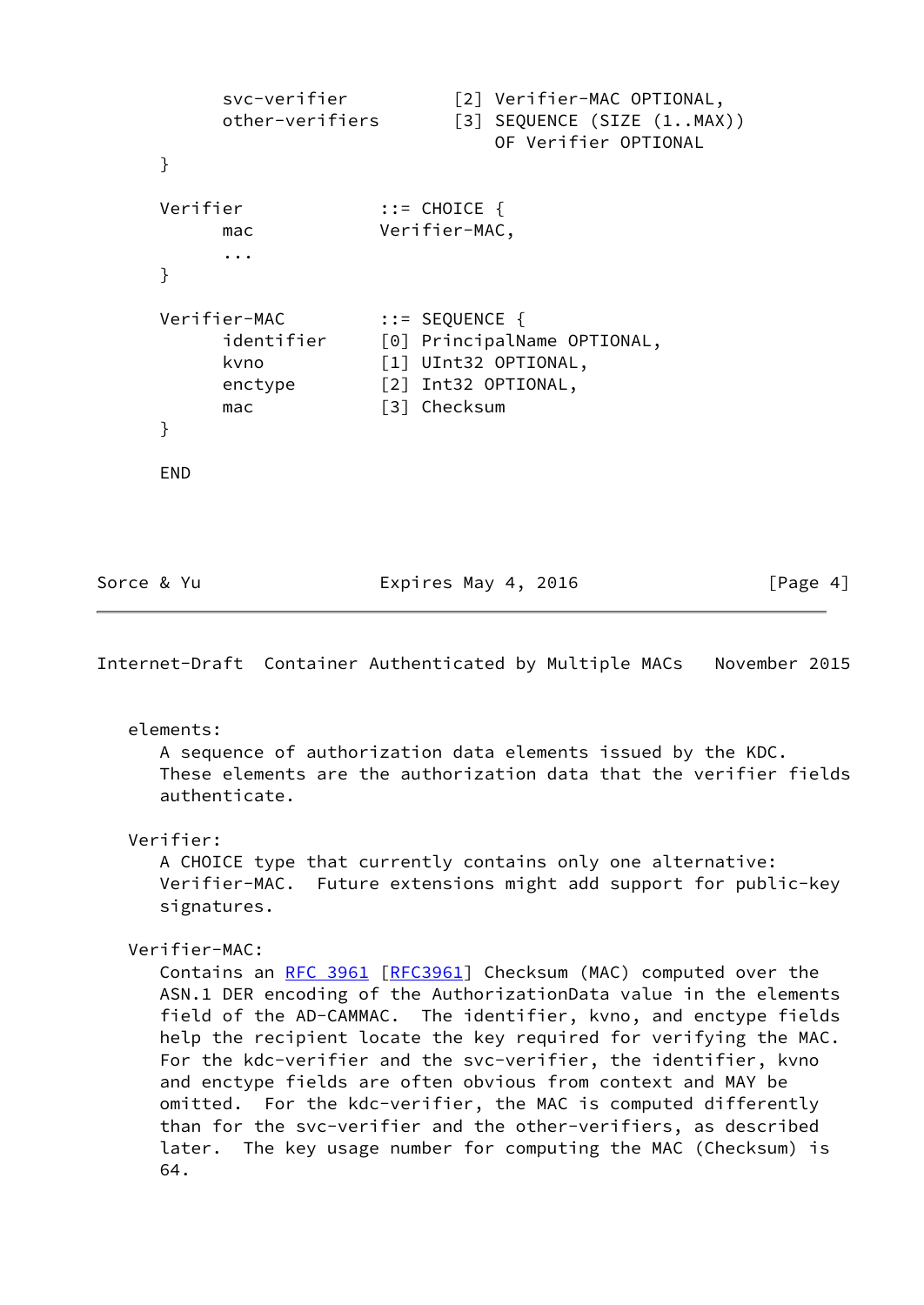kdc-verifier:

 A Verifier-MAC where the key is a long-term key of the local Ticket-Granting Service (TGS). The checksum type is the required checksum type for the enctype of the TGS key. In contrast to the other Verifier-MAC elements, the KDC computes the MAC in the kdc verifier over the ASN.1 DER encoding of the EncTicketPart of the surrounding ticket, but where the AuthorizationData value in the EncTicketPart contains the AuthorizationData value contained in the AD-CAMMAC instead of the AuthorizationData value that would otherwise be present in the ticket. This altered Verifier-MAC computation binds the kdc-verifier to the other contents of the ticket, assuring the KDC that a malicious service has not substituted a mismatched AD-CAMMAC received from another ticket.

## svc-verifier:

 A Verifier-MAC where the key is the same long-term service key that the KDC uses to encrypt the surrounding ticket. The checksum type is the required checksum type for the enctype of the service key used to encrypt the ticket. This field MUST be present if the service principal of the ticket is not the local TGS, including when the ticket is a cross-realm Ticket-Granting Ticket (TGT).

## other-verifiers:

 A sequence of additional verifiers. In each additional Verifier- MAC, the key is a long-term key of the principal name specified in the identifier field. The PrincipalName MUST be present and be a

| Expires May 4, 2016<br>Sorce & Yu | [Page 5] |  |  |  |  |
|-----------------------------------|----------|--|--|--|--|
|-----------------------------------|----------|--|--|--|--|

<span id="page-5-1"></span>Internet-Draft Container Authenticated by Multiple MACs November 2015

 valid principal in the realm. KDCs MAY add one or more "trusted service" verifiers. Unless otherwise administratively configured, the KDC SHOULD determine the "trusted service" principal name by replacing the service identifier component of the sname of the surrounding ticket with "host". The checksum is computed using a long-term key of the identified principal, and the checksum type is the required checksum type for the enctype of that long-term key. The kvno and enctype SHOULD be specified to disambiguate which of the long-term keys of the trusted service is used.

### <span id="page-5-0"></span>[5](#page-5-0). Usage

 Application servers and KDCs MAY ignore the AD-CAMMAC container and the authorization data elements it contains. For compatibility with older Kerberos implementations, a KDC issuing an AD-CAMMAC SHOULD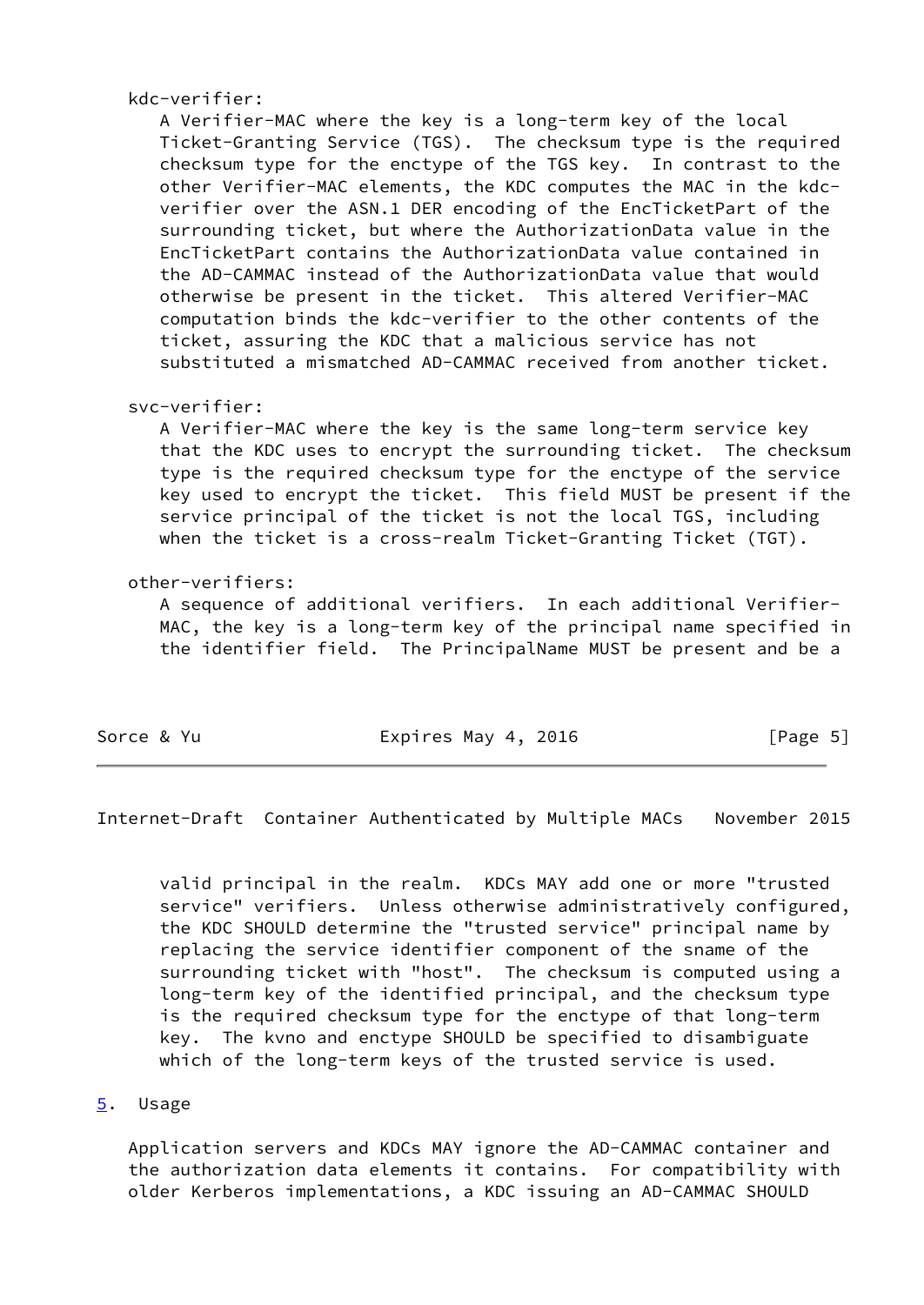enclose it in an AD-IF-RELEVANT container [[RFC4120](https://datatracker.ietf.org/doc/pdf/rfc4120)] unless the KDC knows that the application server is likely to recognize it.

<span id="page-6-0"></span>[6](#page-6-0). Assigned numbers

[RFC 4120](https://datatracker.ietf.org/doc/pdf/rfc4120) is updated in the following ways:

- o The ad-type number 96 is assigned for AD-CAMMAC, updating the table in Section [7.5.4 of \[RFC4120\].](https://datatracker.ietf.org/doc/pdf/rfc4120#section-7.5.4)
- o The table in Section [5.2.6 of \[RFC4120\]](https://datatracker.ietf.org/doc/pdf/rfc4120#section-5.2.6) is updated to map the adtype 96 to "DER encoding of AD-CAMMAC".
- o The key usage number 64 is assigned for the Verifier-MAC checksum, updating the table in **Section 7.5.1 of [RFC4120]**.
- <span id="page-6-1"></span>[7](#page-6-1). IANA Considerations
	- [ RFC Editor: please remove this section prior to publication. ]

 There are no IANA considerations in this document. Any numbers assigned in this document are not in IANA-controlled number spaces.

<span id="page-6-2"></span>[8](#page-6-2). Security Considerations

 The CAMMAC provides data origin authentication for authorization data contained in it, attesting that it originated from the KDC. This section describes the precautions required to maintain the integrity of that data origin authentication through various information flows involving a Kerberos ticket containing a CAMMAC.

When handling a TGS-REQ containing a CAMMAC, a KDC makes a policy decision on how to produce the CAMMAC contents of the newly issued

| Sorce & Yu | Expires May 4, 2016 | [Page 6] |
|------------|---------------------|----------|
|------------|---------------------|----------|

Internet-Draft Container Authenticated by Multiple MACs November 2015

 ticket based on properties of the ticket(s) accompanying the TGS-REQ. This policy decision can involve filtering, transforming, or verbatim copying of the original CAMMAC contents. The following paragraphs provide some guidance on formulating such policies.

 A KDC verifies a CAMMAC as originating from a local realm KDC when at least one of following the criteria is true: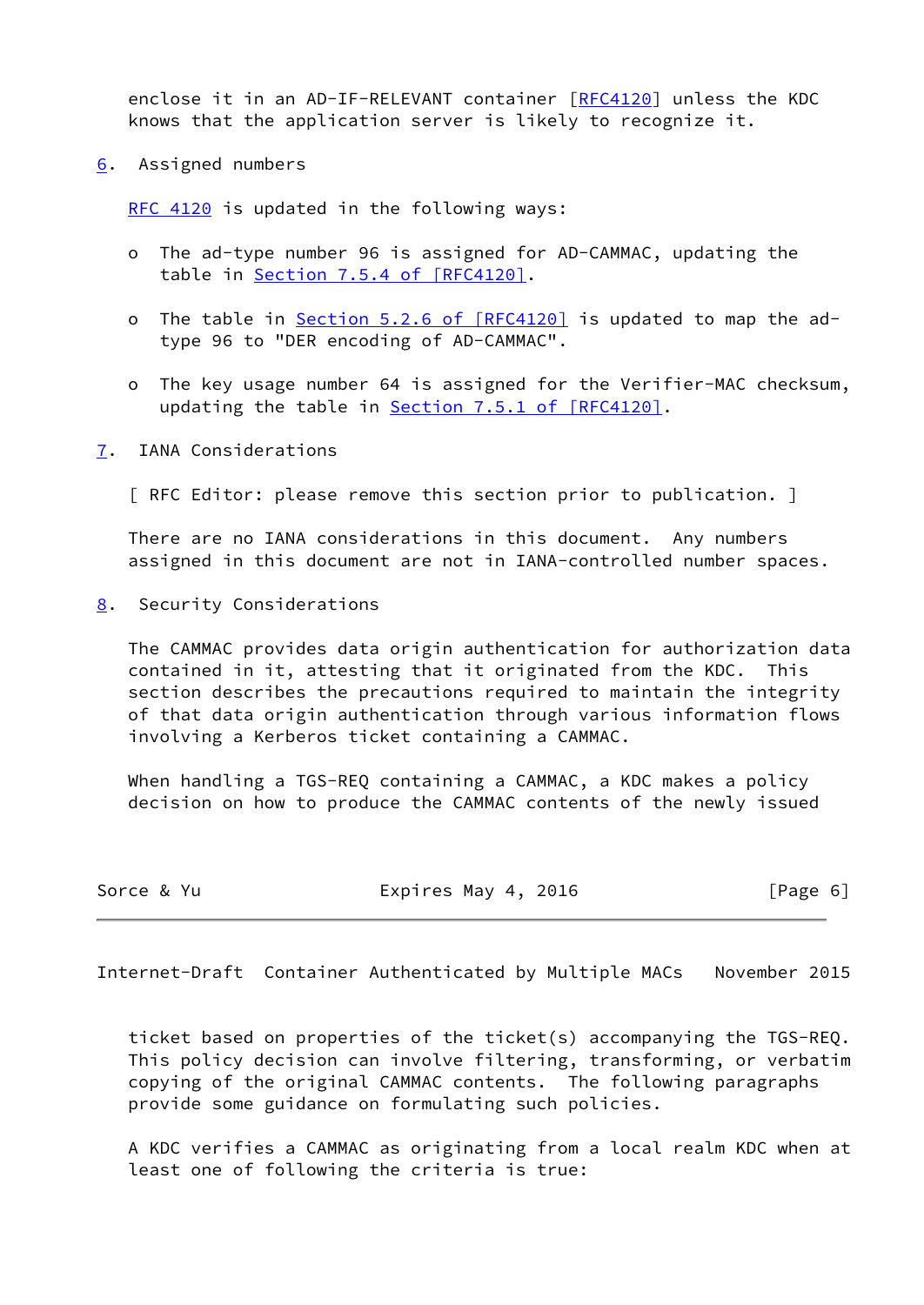- 1. The KDC successfully verifies the kdc-verifier; or
- 2. The KDC successfully verifies the svc-verifier, and the svc verifier uses a key known only to the local realm KDCs; or
- 3. No verifiers are present, the ticket-encrypting key is known only to local realm KDCs, and all local realm KDCs properly filter out client-submitted CAMMACs. (This can require particular caution in a realm that has KDCs with mixed CAMMAC support, as might happen when incrementally upgrading KDCs in a realm to support CAMMAC.)

 A CAMMAC that originates from a local realm KDC might contain information that originates from elsewhere. Originating from a local realm KDC means that a local realm KDC attests that the CAMMAC contents conform to the local realm's policy, regardless of the ultimate origin of the information in the CAMMAC (which could be a remote realm in the case of a CAMMAC contained in a cross-realm TGT).

 Local policy determines when a KDC can apply a kdc-verifier to a CAMMAC (or otherwise creates a CAMMAC that satisfies the local origin criteria listed above). Semantically, a CAMMAC that a KDC verifies as originating from a local realm KDC attests that the CAMMAC contents conformed to local policy at the time of creation of the CAMMAC. Such a local policy can include allowing verbatim copying of CAMMAC contents from cross-realm TGTs from designated remote realms and applying a kdc-verifier to the new CAMMAC.

 Usually, when a KDC verifies a CAMMAC as originating from a local realm KDC, the KDC can assume that the CAMMAC contents continue to conform to the local realm's policies. It is generally safe for a KDC to make verbatim copies of the contents of such a CAMMAC into a new CAMMAC when handling a TGS-REQ. Particularly strict implementations might conduct additional policy checks on the contents of a CAMMAC originating from a local realm KDC if the local realm's policy materially changes during the life of the CAMMAC.

 A KDC MAY omit the kdc-verifier from the CAMMAC when it is not needed, according to how realm policies will subsequently treat the containing ticket. An implementation might choose to do this

Sorce & Yu **Expires May 4, 2016** [Page 7]

Internet-Draft Container Authenticated by Multiple MACs November 2015

omission to reduce the size of tickets it issues. Some examples of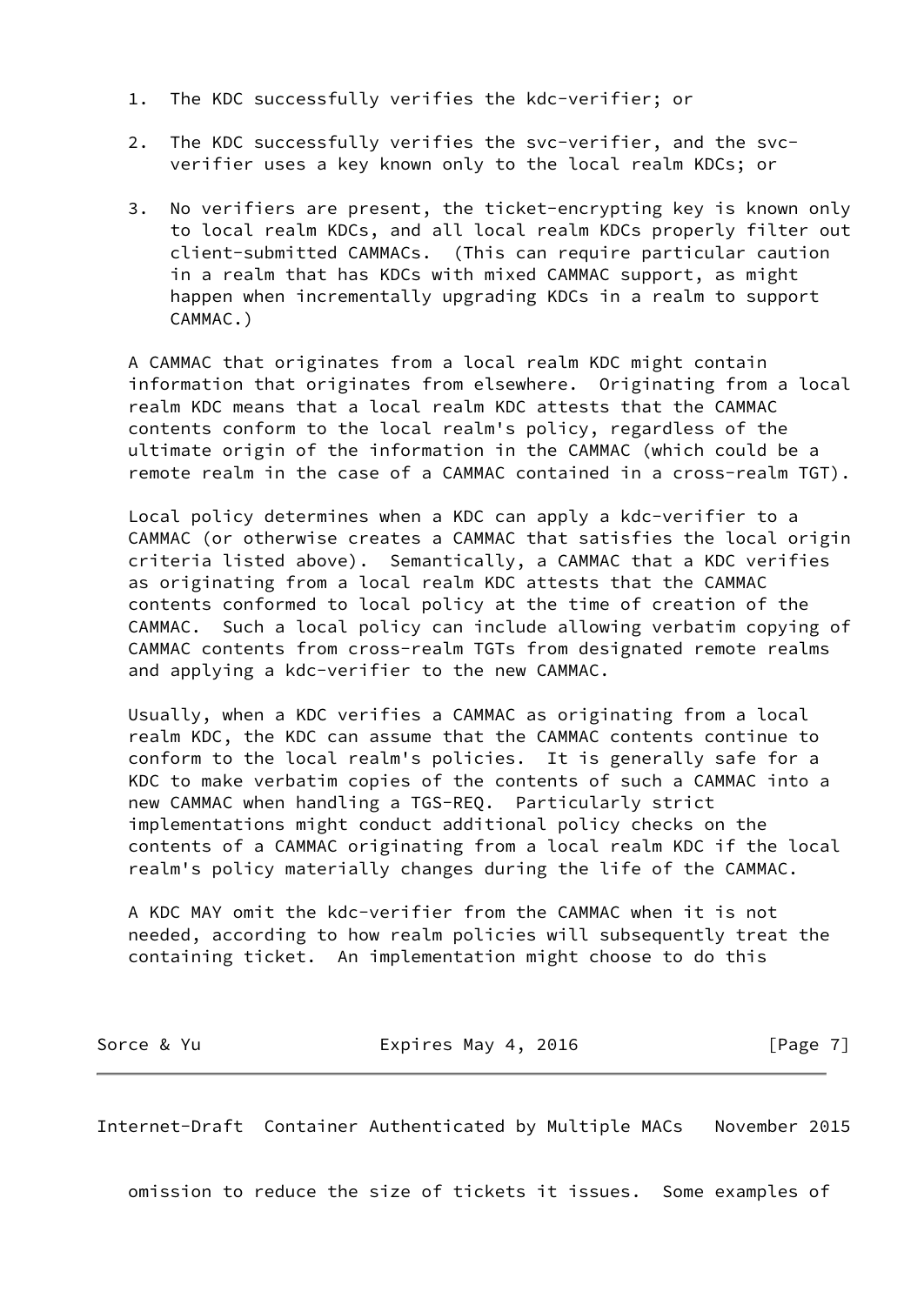when such an omission is safe are:

- 1. For a local realm TGT, if all local realm KDCs correctly filter out client-submitted CAMMACs, the local realm origin criteria listed above allow omission of the kdc-verifier.
- 2. An application service might not use the S4U2Proxy extension, or the realm policy might disallow the use of S4U2Proxy by that service. In such situations where there is no flow of authorization data from the service to the KDC, the application service could modify the CAMMAC contents, but such modifications would have no effect on other services. Because of the lack of security impact to other application services, the KDC MAY omit the kdc-verifier from a CAMMAC contained in a ticket for that service.

 Extracting a CAMMAC from a ticket for use as a credential removes it from the context of the ticket. In the general case, this could turn it into a bearer token, with all of the associated security implications. Also, the CAMMAC does not itself necessarily contain sufficient information to identify the client principal. Therefore, application protocols that rely on extracted CAMMACs might need to duplicate a substantial portion of the ticket contents and include that duplicated information in the authorization data contained within the CAMMAC. The extent of this duplication would depend on the security properties required by the application protocol.

 The method for computing the kdc-verifier binds it only to the authorization data contained within the CAMMAC; it does not bind the CAMMAC to any authorization data within the containing ticket but outside the CAMMAC. At least one (non-standard) authorization data type, AD-SIGNEDPATH, attempts to bind to other authorization data in a ticket, and it is very difficult for two such authorization data types to coexist.

 The kdc-verifier in CAMMAC does not bind the service principal name to the CAMMAC contents, because the service principal name is not part of the EncTicketPart. An entity that has access to the keys of two different service principals can decrypt a ticket for one service and encrypt it in the key of the other service, altering the svc verifier to match. Both the kdc-verifier and the svc-verifier would still validate, but the KDC never issued this fabricated ticket. The impact of this manipulation is minor if the CAMMAC contents only communicate attributes related to the client. If an application requires an authenticated binding between the service principal name and the CAMMAC or ticket contents, the KDC MUST include in the CAMMAC some authorization data element that names the service principal.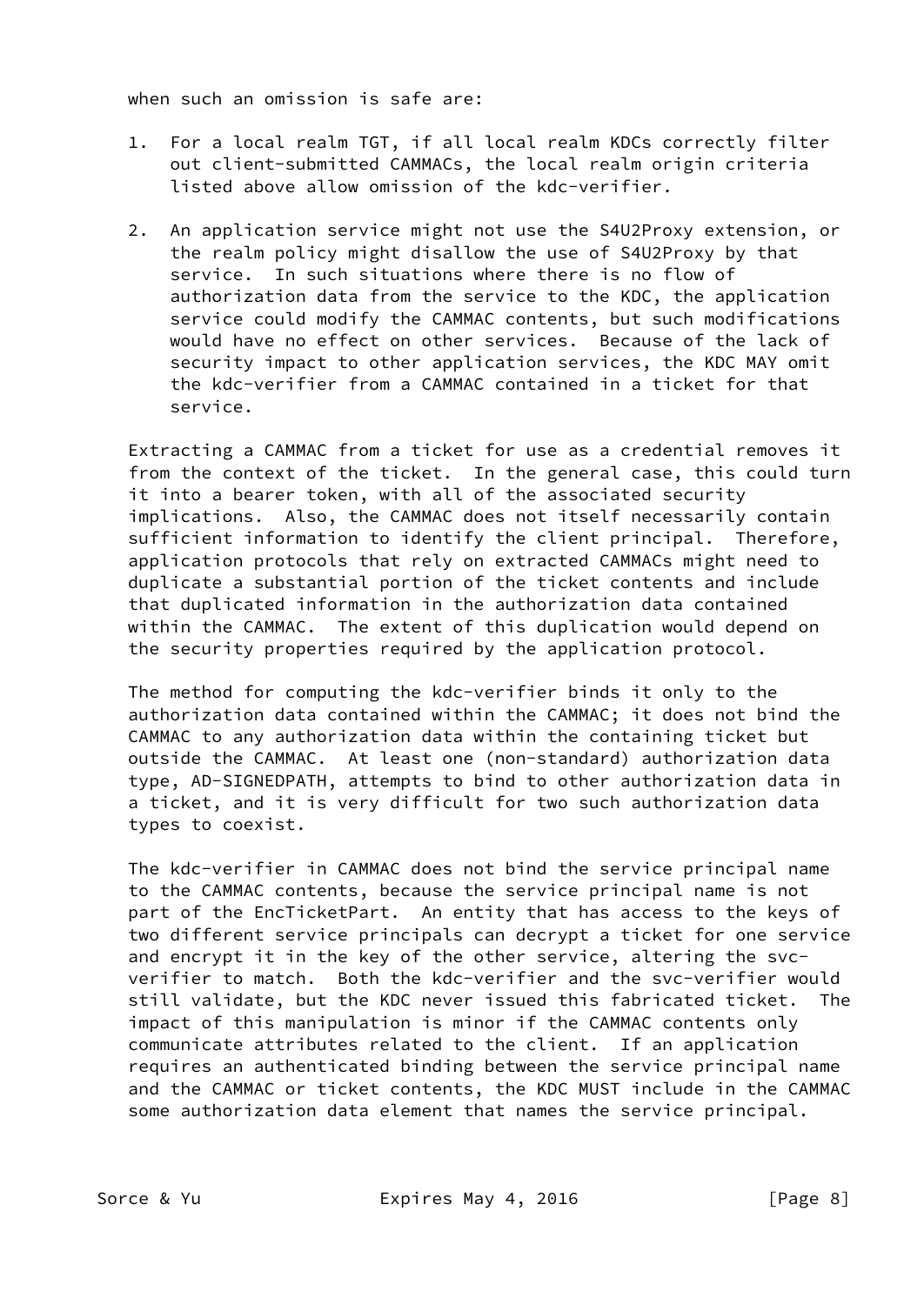<span id="page-9-1"></span>Internet-Draft Container Authenticated by Multiple MACs November 2015

<span id="page-9-0"></span>[9](#page-9-0). Acknowledgements

 Shawn Emery, Sam Hartman, Greg Hudson, Ben Kaduk, Barry Leiba, Meral Shirazipour, Zhanna Tsitkov, Qin Wu, and Kai Zheng provided helpful technical and editorial feedback on earlier versions of this document. Thomas Hardjono helped with the initial editing to split this document from a predecessor document that had a wider scope.

# <span id="page-9-2"></span>[10.](#page-9-2) References

<span id="page-9-3"></span>[10.1](#page-9-3). Normative References

- [RFC2119] Bradner, S., "Key words for use in RFCs to Indicate Requirement Levels", [BCP 14](https://datatracker.ietf.org/doc/pdf/bcp14), [RFC 2119](https://datatracker.ietf.org/doc/pdf/rfc2119), March 1997.
- [RFC3961] Raeburn, K., "Encryption and Checksum Specifications for Kerberos 5", [RFC 3961](https://datatracker.ietf.org/doc/pdf/rfc3961), February 2005.
- [RFC4120] Neuman, C., Yu, T., Hartman, S., and K. Raeburn, "The Kerberos Network Authentication Service (V5)", [RFC 4120](https://datatracker.ietf.org/doc/pdf/rfc4120), July 2005.
- <span id="page-9-6"></span> [X.680] ITU-T, "Information technology -- Abstract Syntax Notation One (ASN.1): Specification of basic notation -- ITU-T Recommendation X.680 (ISO/IEC International Standard 8824-1:2008)", 2008.
- <span id="page-9-7"></span> [X.690] ITU-T, "Information technology -- ASN.1 encoding rules: Specification of Basic Encoding Rules (BER), Canonical Encoding Rules (CER) and Distinguished Encoding Rules (DER) -- ITU-T Recommendation X.690 (ISO/IEC International Standard 8825-1:2008)", 2008.
- <span id="page-9-5"></span><span id="page-9-4"></span>[10.2](#page-9-4). Informative References
	- [\[MS-SFU](#page-9-5)] Microsoft, "[<u>MS-SFU]</u>: Kerberos Protocol Extensions: Service for User and Constrained Delegation Protocol", January 2013, <[http://msdn.microsoft.com/en-us/library/cc246071.aspx>](http://msdn.microsoft.com/en-us/library/cc246071.aspx).

Authors' Addresses

 Simo Sorce Red Hat

Email: ssorce@redhat.com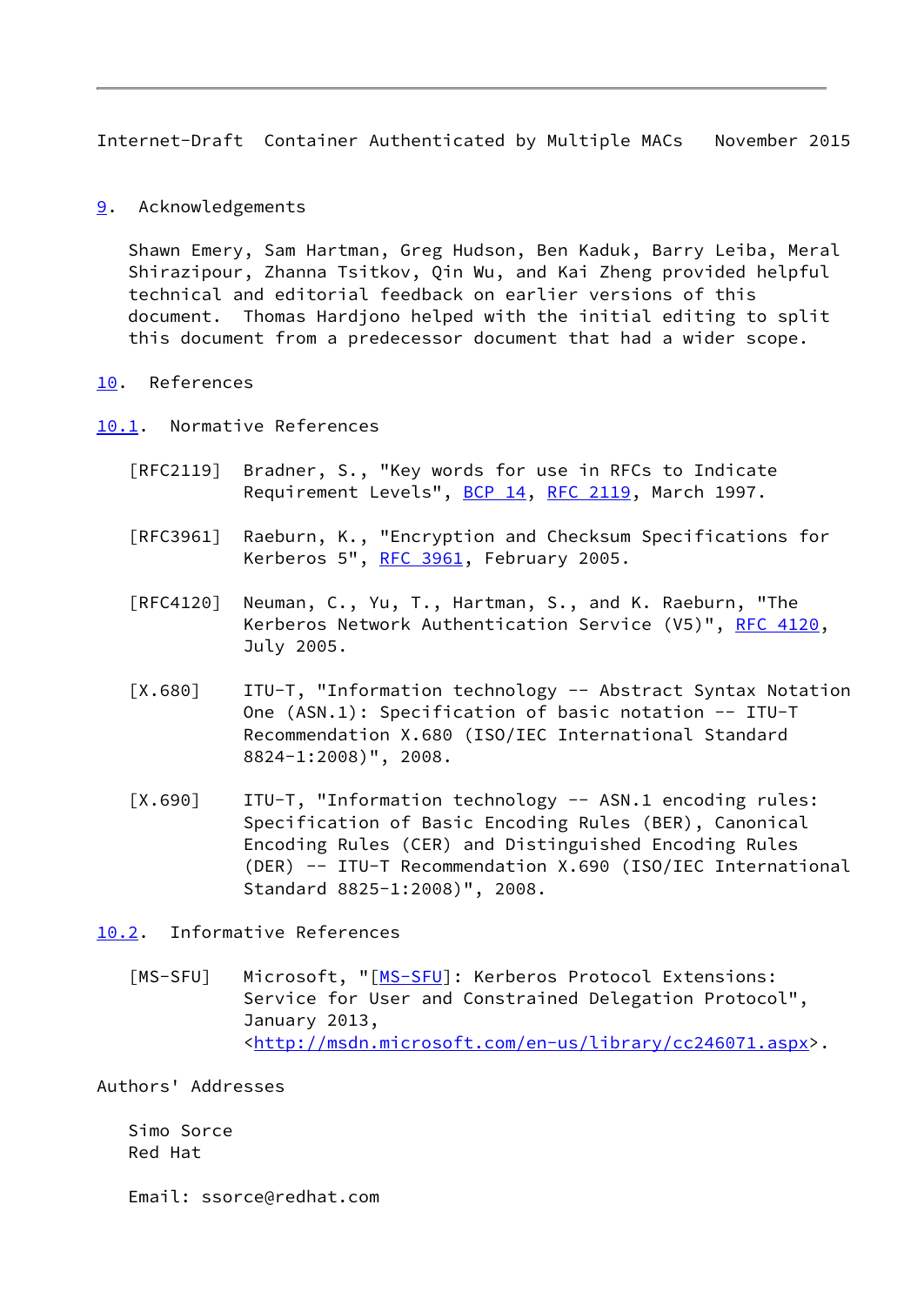Internet-Draft Container Authenticated by Multiple MACs November 2015

 Tom Yu MIT

Email: tlyu@mit.edu